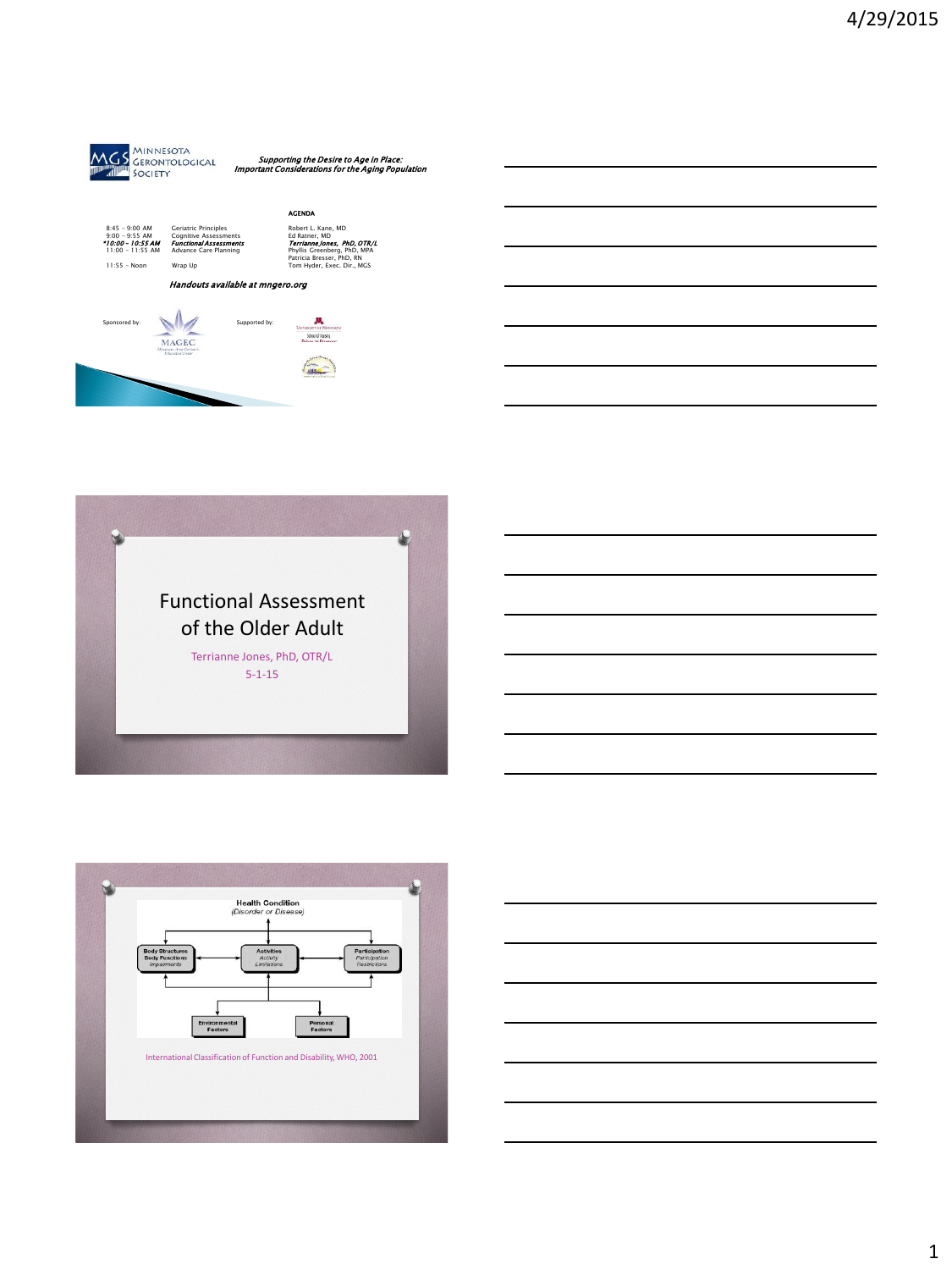





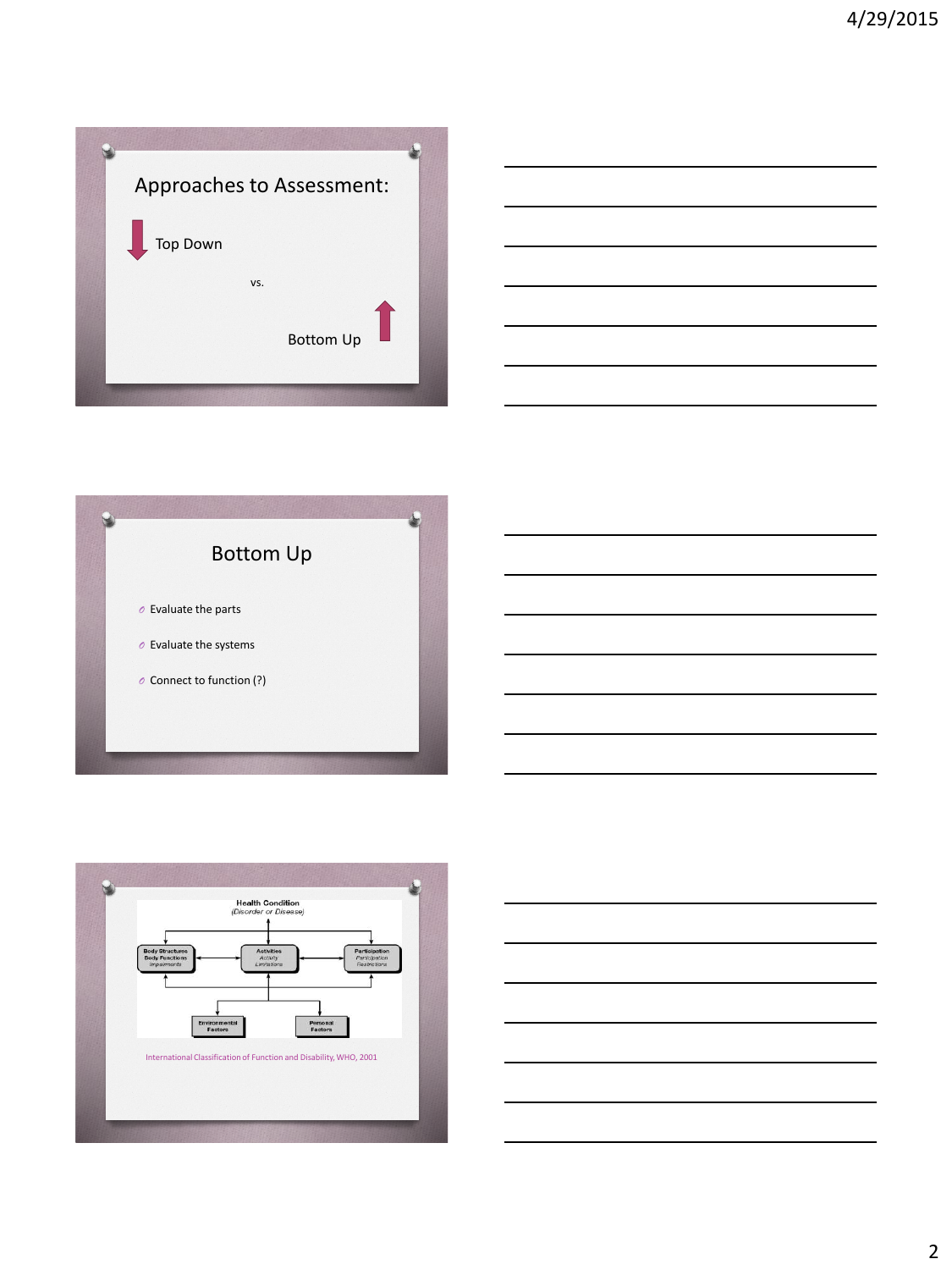



# Top Down *O* Start with participation *O* Explore activity limitations *O* Evaluate the environment *O* Elicit personal factors *O* Less initial direct emphasis on body structures and function

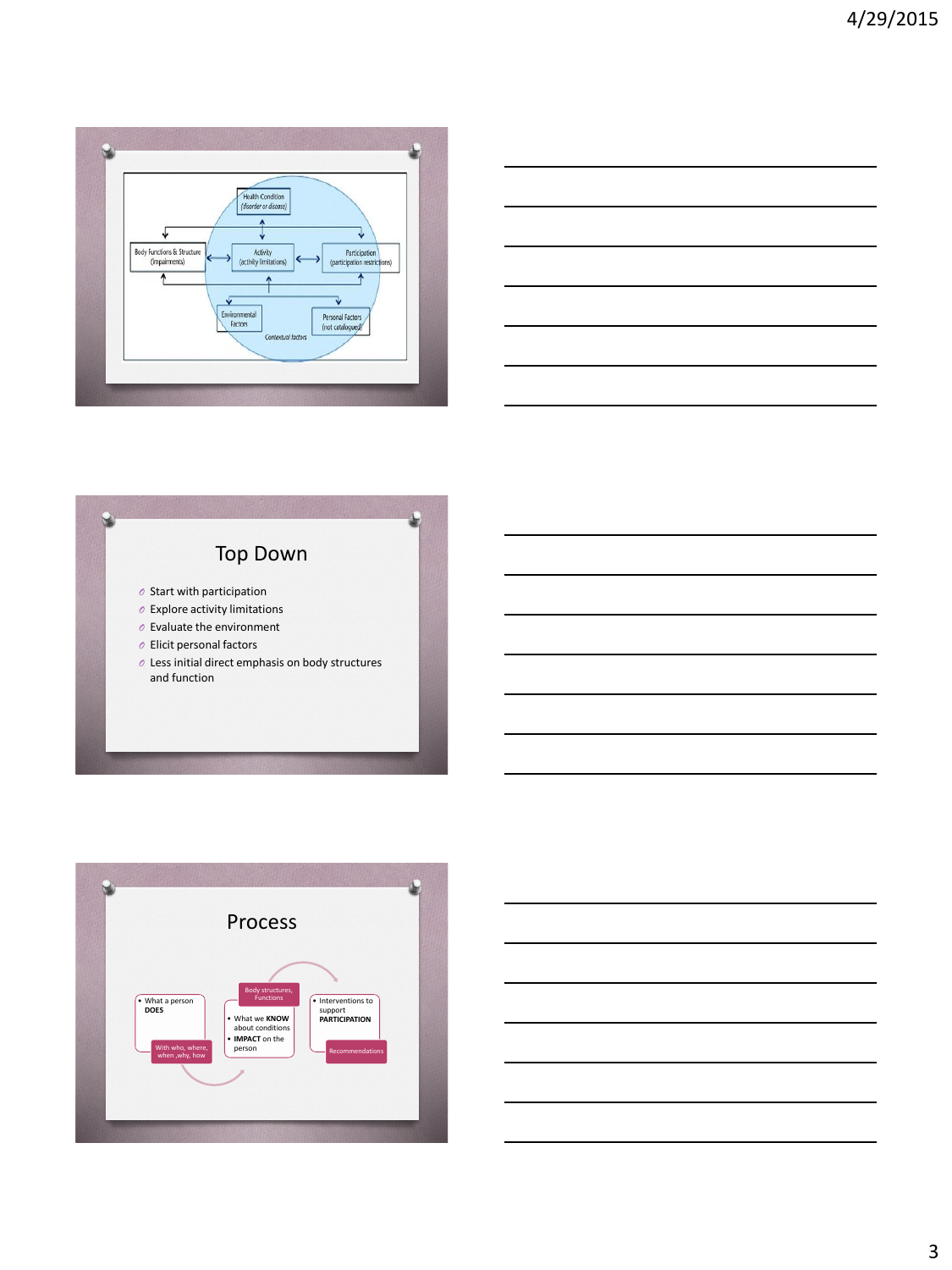## Where to begin?

**WHO-DAS 2.0 World Health Organization Disability Assessment Schedule**

#### WHO-DAS 2.0

- *O* A generic assessment instrument for health and disability
- *O* A tool to produce standardized disability levels and profiles
- *O* Applicable across cultures, in all adult populations
- *O* Used across all diseases, including mental, neurological and addictive disorders

**http://www.who.int/classifications/icf/more\_whodas/en/**

## WHO-DAS 2.0 continued

- *O* Short, simple and easy to administer (5 to 20 minutes)
- *O* Applicable in both clinical and general population settings
- *O* A tool to produce standardized disability levels and profiles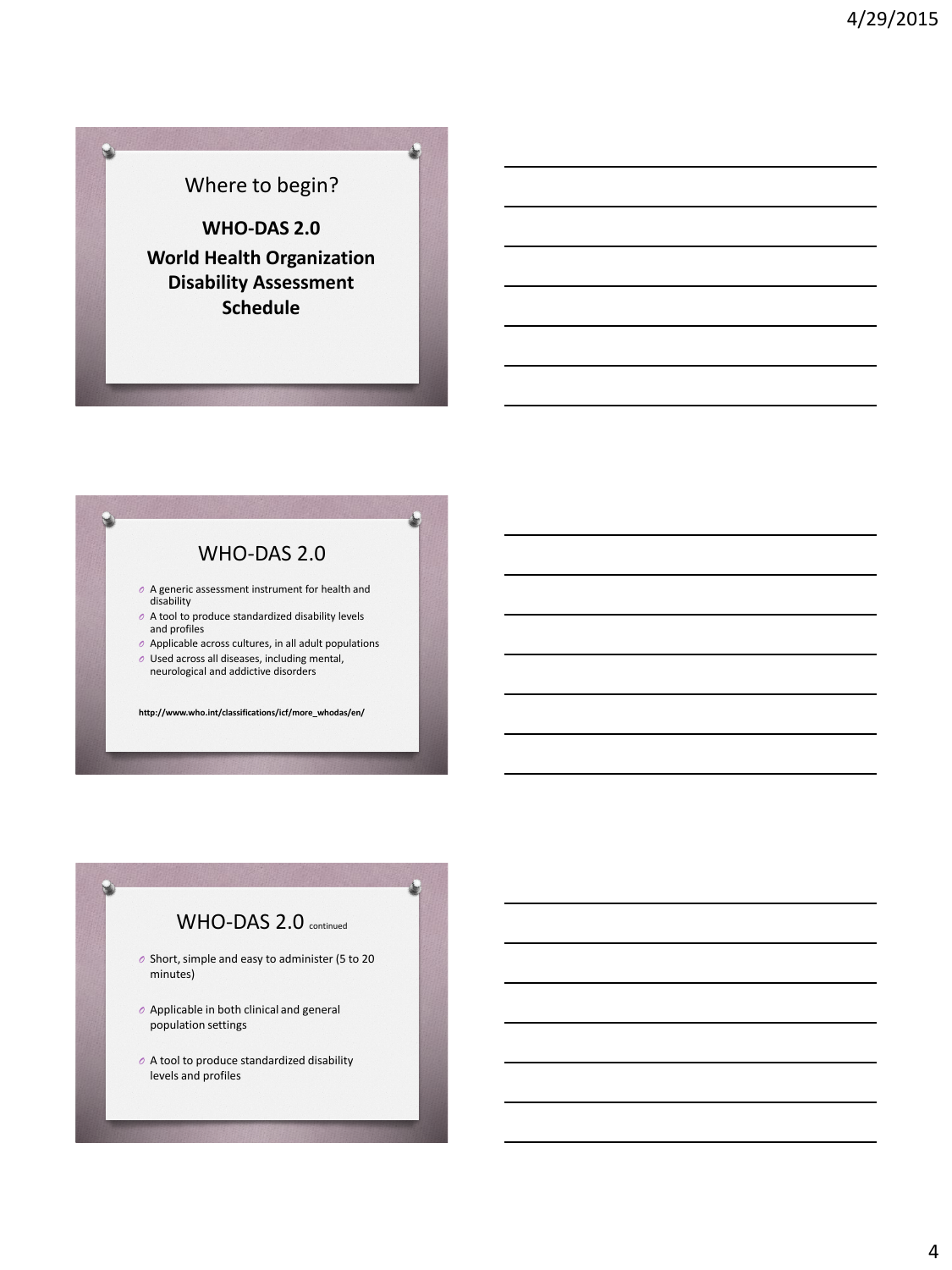#### **Covers 6 Domains of Functioning**

- *O* Cognition understanding & communicating
- *O* Mobility– moving & getting around
- *O* Self-care– hygiene, dressing, eating & staying alone
- *O* Getting along– interacting with other people
- *O* Life activities– domestic responsibilities, leisure, work & school
- *O* Participation– joining in community activities

#### Full Version:

#### **36-item version**

- *O* Provides most detail
- *O* Allows to compute overall and 6 domain specific functioning scores
- *O* Available as interviewer-, self-, and proxyadministered forms
- *O* Average interview time: 20 min.

#### Shorter Version

*O* **12-item version**

Useful for brief assessments of overall functioning in surveys Allows to compute overall functioning scores Explains 81% of the variance of the 36-item version Available as interviewer-, self-, and proxyadministered forms

Average interview time: 5 min.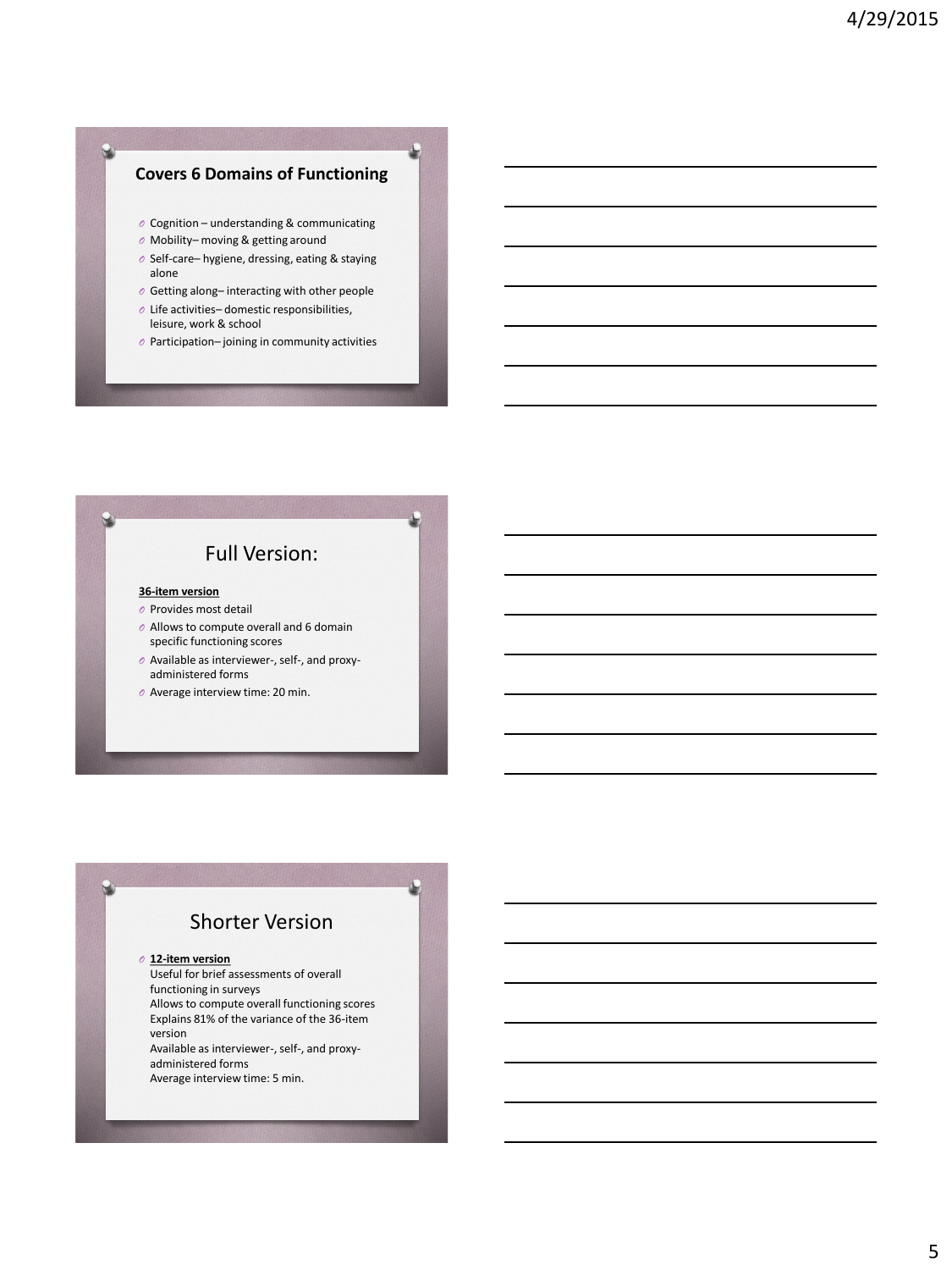# Sample Questions

In the past 30 days, how much difficulty did you have in:

Taking care of your household responsibilities ? Washing your whole body?

Concentrating on doing something for 10 minutes?

Walking a long distance such as 1000 feet?

### Rating Scale

Simple scoring:

0= none

 $1 =$  mild

2= moderate

3= severe

4 =extreme

## Suggested Approach

"Walk me through your typical day"

Explore:

- *O* Activities done (and not done)
- *O* Roles
- *O* Habits
- *O* Routines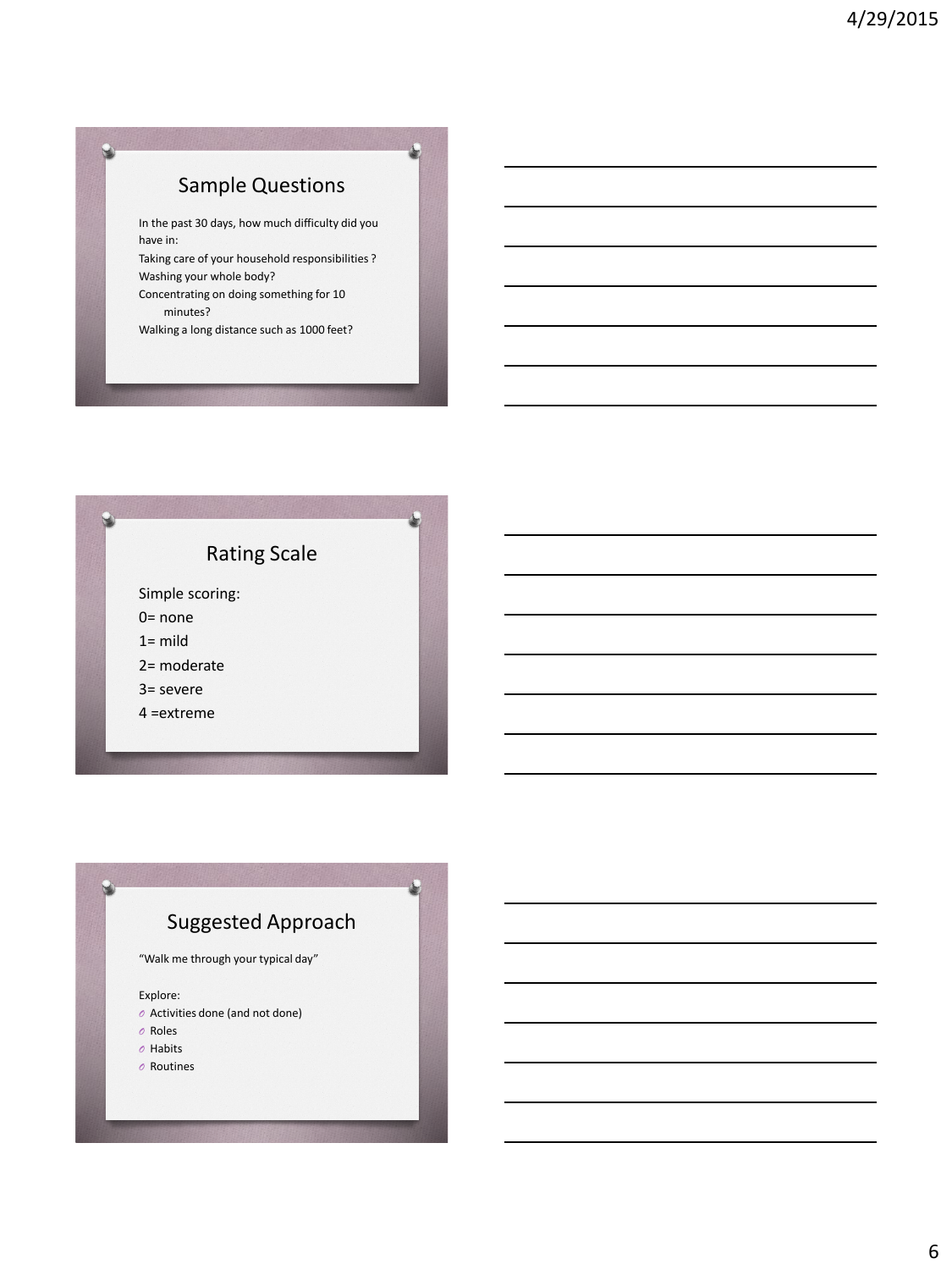#### **Strategies for assessment in each domain**

- *O* Cognition understanding & communicating
- *O* Mobility– moving & getting around
- *O* Self-care– hygiene, dressing, eating & staying alone
- *O* Getting along– interacting with other people
- *O* Life activities– domestic responsibilities, leisure, work & school
- *O* Participation– joining in community activities

## Cognition

- *O* Can they follow the "walk me through your day" concept without cues?
- *O* Can they recall new information given?
- *O* Can they demonstrate a new skill taught without cuing?
- *O* Use Occupational Therapists (OT) to help formally assess- Cognitive Performance Test
- *O* Speech Therapists also can assess cognitive linguistic function

## KEY with Cognition:

Verbal skills can remain intact even when cognitive processing is declining.

Need to see people use objects, encounter difficulties and problem solve in real time

Environment can support or hinder performance

Habits and routines can support performance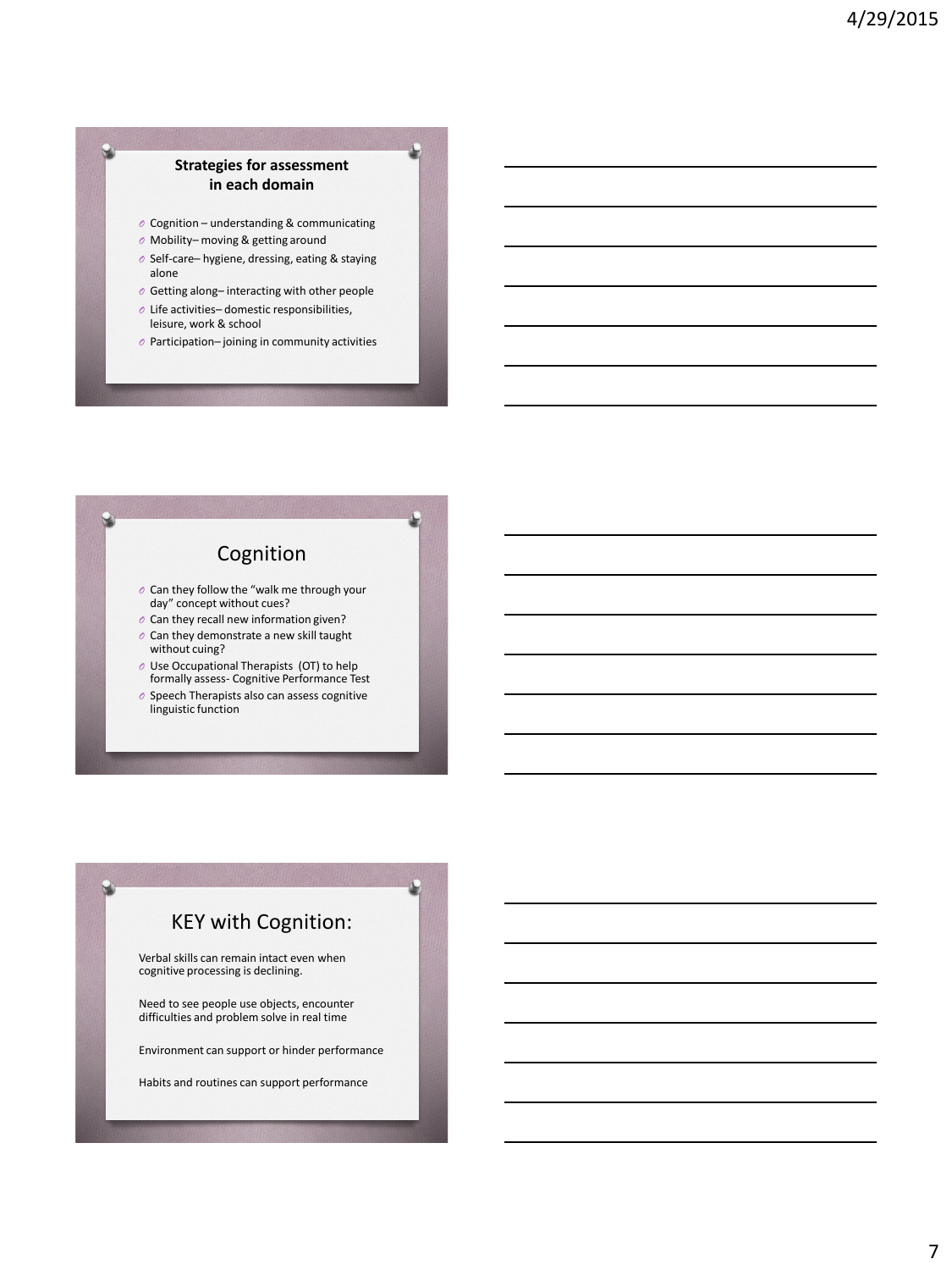#### Mobility-moving & getting around

Timed Up and Go Test (TUG)- Mathias S, Nayak US, Isaacs B. Balance in elderly patients: the "Get-up and go" test. Arch.Phys.Med.Rehabil. 1986;67:387–389

Tinetti Balance Assessment Tool Tinetti ME. Performance-oriented assessment of mobility problems in elderly patients. J.Am.Geriatr.Soc. 1986;34:119–126.

Berg Balance Scale Berg K, Wood-Dauphinee S, Williams JI. The Balance Scale: reliability assessment with elderly residents and patients with an acute stroke. Scand.J.Rehabil.Med. 1995;27:27–36.

## KEY with Mobility:

Ask about falls and near misses: What was the person doing or trying to do?

Assistive Devices: Ask "what does using your walker (or cane) keep you from doing?"

Bring in Physical and Occupational Therapy

#### Self-care– hygiene, dressing, eating & staying alone

- *O* **Grooming** (note back of head)
- *O* **Oral care-** especially if there are upper extremity mobility issues
- *O* **Eating**-food choices give clues
- *O* **Clothing-** also provides clues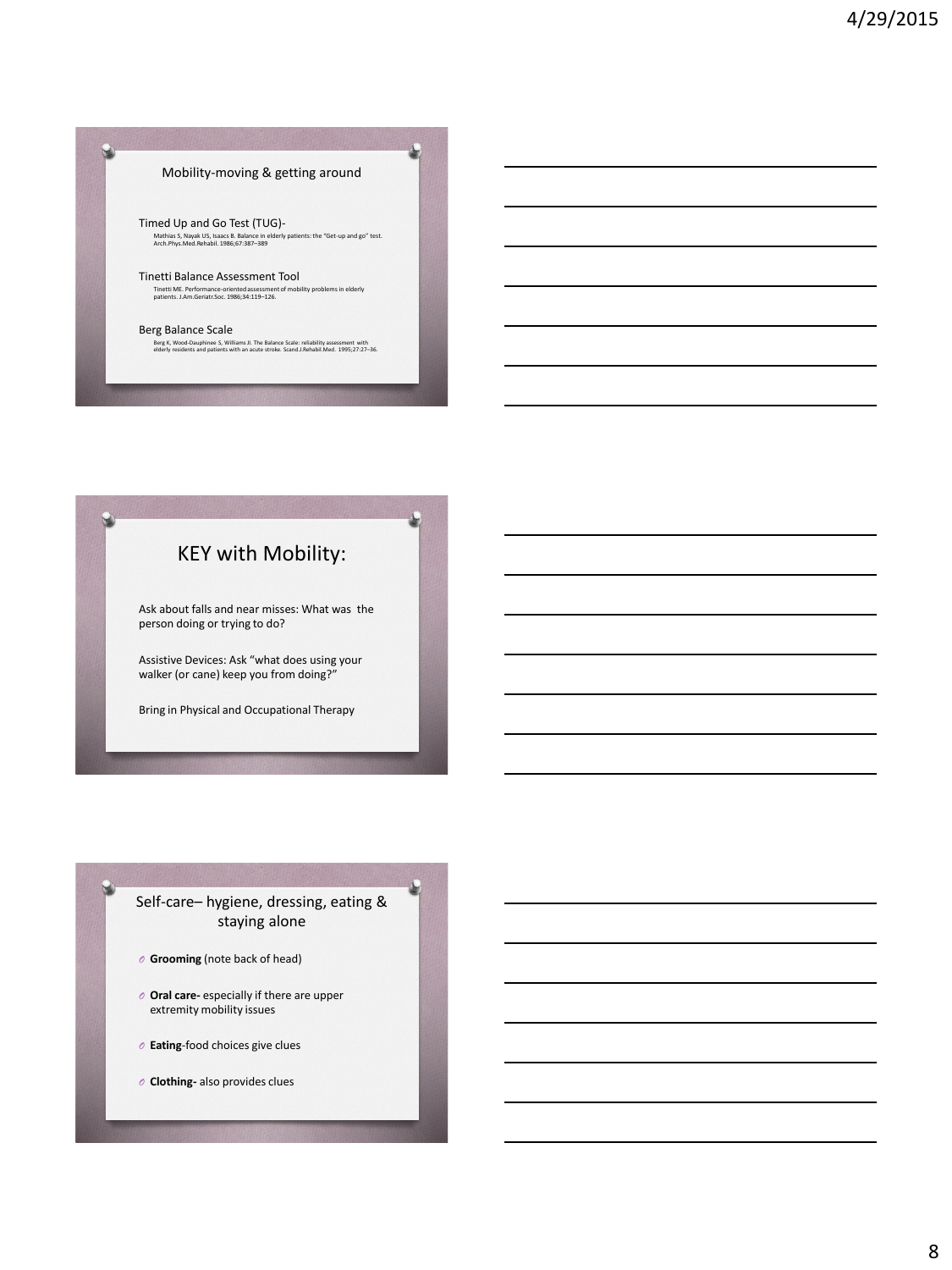#### KEY with Self Care

- *O* Avoid asking "Do you \_\_\_\_\_\_\_\_\_\_\_\_\_\_by yourself?"
- *O* Ask instead "Tell me how you \_\_\_\_\_\_\_\_\_\_"
- *O* If possible, ask family members/caregivers for their observations
- *O* Ask family/caregivers if their loved one ever calls THEM

#### Getting along– interacting with other people

- *O* Activity Configuration "How do you pass the time in a day?"
- *O* Consider life changes-ask about moves; loss of loved ones or pets; giving up driving
- *O* Geriatric Depression Scale web.stanford.edu/~yesavage/GDS.html

## KEY with Getting Along:

- *O* Don't make assumptions!
- *O* If possible, ask family members/caregivers for their observations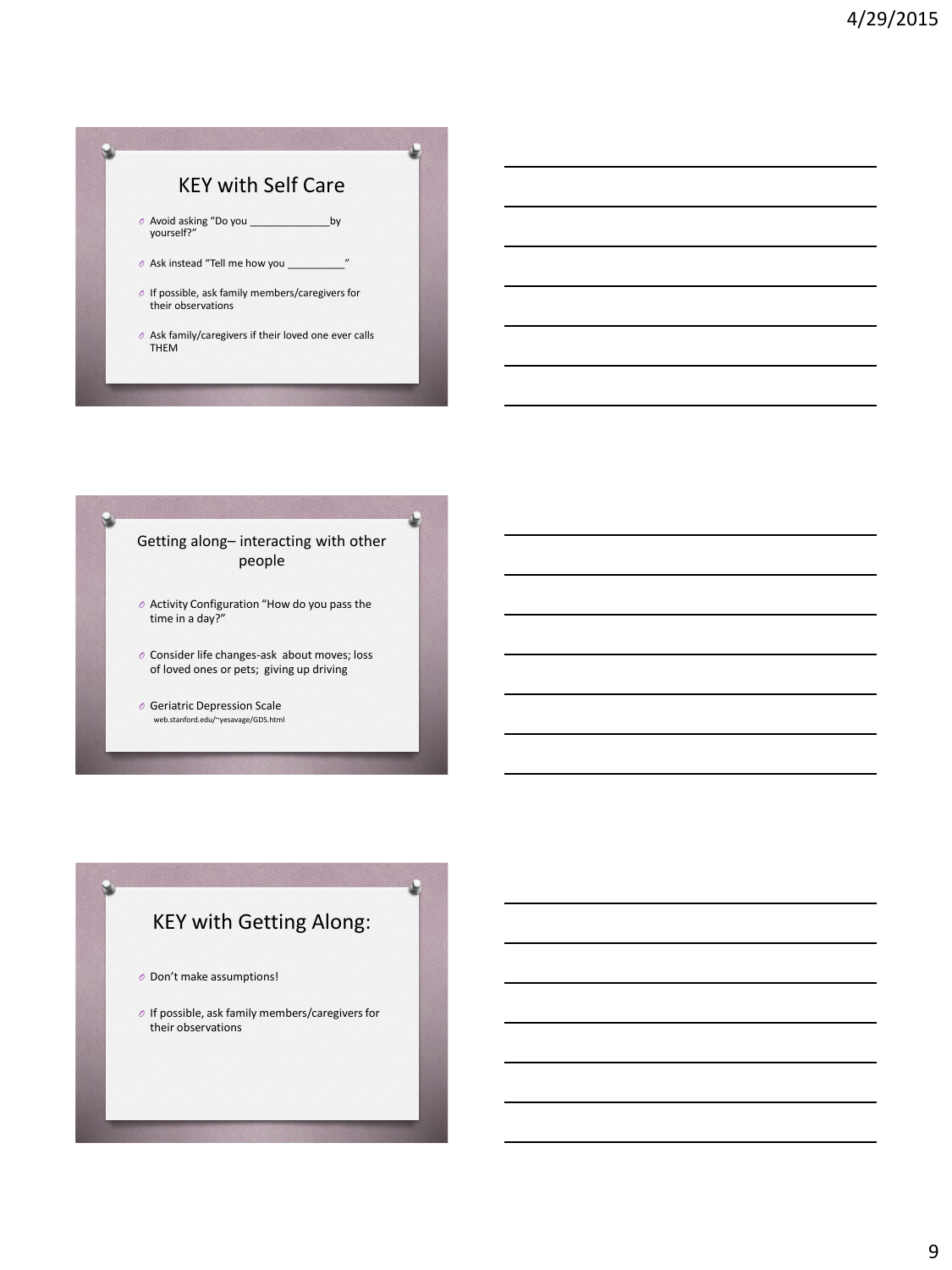#### Life activities– domestic responsibilities, leisure, work & school

- *O* Use same questions re: social interactions
- *O* Ask also: "How do you get your groceries? How do you get your laundry done?" etc.
- *O* Whenever possible, watch the person perform at least some of the task, e.g. "Show me how you do \_\_\_\_\_\_\_\_\_\_\_"
- *O* Bring in OT

#### Participation– joining in community activities

- *O* Ask about past participation
- *O* Ask person to finish this sentence: "If I could go anywhere or do anything I wanted, I would  $\overline{v}$ .
- *O* Follow up: "What stops you from doing  $?''$

# Final Thoughts: Observe actual performance whenever possible Performance in context is best Home Care- ideal setting for functional assessment